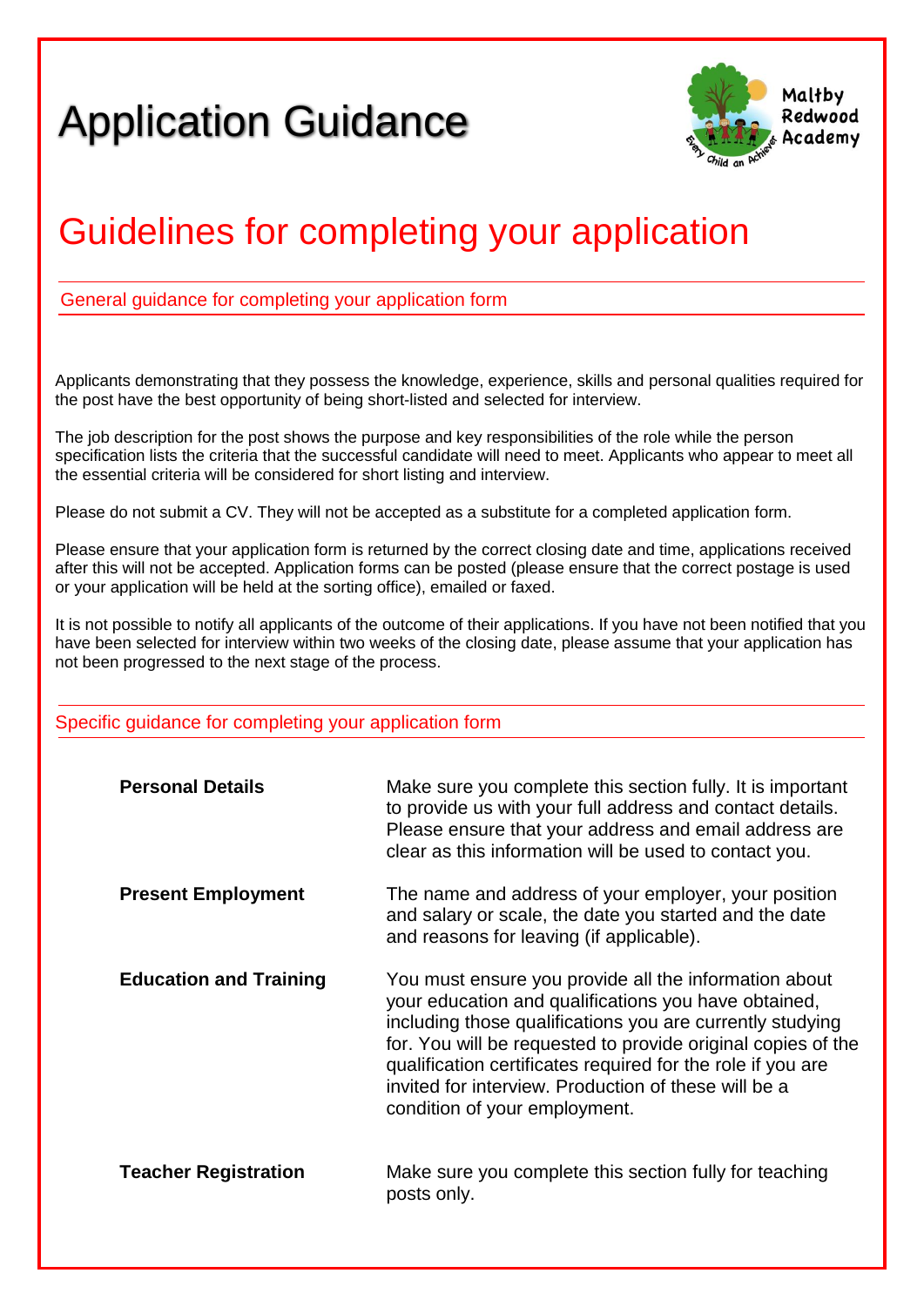| <b>Membership of Professional</b><br>and Technical<br><b>Organisations</b> | Provide details of your membership of any<br>professional bodies/organisations. For instance - Institute<br>of Leadership and Management; Chartered Institute of<br>Personnel and Development; General Teaching Council.<br>Ensure that you include details of membership of any<br>bodies that are required for the post. Documentary<br>evidence of membership of institutions required for the<br>post will be requested if you are invited for interview.                                                                                           |
|----------------------------------------------------------------------------|---------------------------------------------------------------------------------------------------------------------------------------------------------------------------------------------------------------------------------------------------------------------------------------------------------------------------------------------------------------------------------------------------------------------------------------------------------------------------------------------------------------------------------------------------------|
| <b>Relevant Professional</b><br><b>Development</b>                         | Make sure you include all relevant professional<br>development for this post, ensuring you include the title,<br>the length and date of the course and any qualifications<br>that were awarded.                                                                                                                                                                                                                                                                                                                                                         |
| <b>Previous Employment</b>                                                 | In this section, it is important that you include all relevant<br>work experience including part time work or temporary<br>jobs. Remember to fill in the full name and address of the<br>employer, your position, the dates you started and left<br>and your reason for leaving. Please account for any gaps<br>in your employment.                                                                                                                                                                                                                     |
| <b>Other Relevant Work</b>                                                 | Complete this section with any work experience or<br>voluntary work that you have undertaken that is relevant<br>to the role applied for.                                                                                                                                                                                                                                                                                                                                                                                                               |
| <b>References</b>                                                          | This section must be completed with the details of your<br>identified referees (they should not be related to you). If<br>you are leaving full time education and do not have<br>employment references to offer, please give the name<br>and contact details for a referee from your school,<br>college or university. Please note that any appointments<br>made are subject to the receipt of two satisfactory<br>references.                                                                                                                          |
| <b>Information in Support of</b><br><b>Application</b>                     | You should provide evidence that you meet each of the<br>essential criteria contained in the person specification by<br>giving examples of what you have done and saying how<br>you believe you meet each requirement. Simply asserting<br>that you have the required knowledge, skills etc is not<br>sufficient.                                                                                                                                                                                                                                       |
|                                                                            | The example you give should outline what you have<br>done in the past to demonstrate that skill rather than<br>what you would do if a particular situation arose. The<br>example may be from your current post or from an<br>activity you have done in the past. For example, if one of<br>the skills in the person specification is "effective"<br>communicator" it will not be adequate to just state "I am<br>an effective communicator". You must provide an<br>example of how you have demonstrated effective<br>communication skills in the past. |